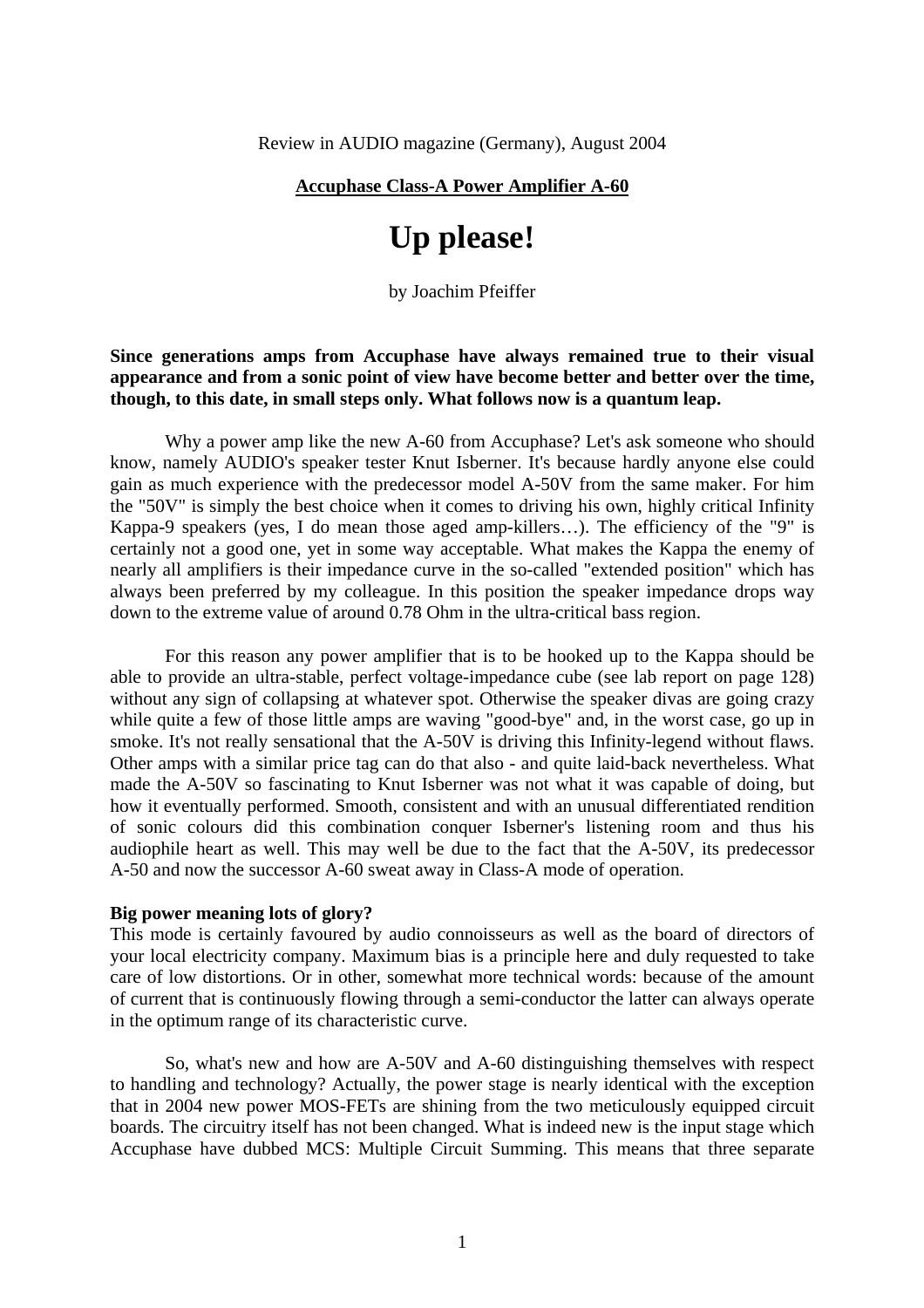amplifiers for the input signal are connected in parallel in order to downsize noise and distortion to another record level.

 One thing is for sure, namely that all these measures have nothing to do with saving money on the side of Accuphase, although one could have this idea as the amp comes a few hundred Euros less expensive than the A-50V, but this may be owed to the presently better position of the Euro against the Yen.

 No "saving money" can also be recognized by the more or less relevant details, whereby a new conception can be noticed on the board for the speaker terminals, yet not from outside, although number 60 now does accept banana plugs too. The positive changes are rather to be discovered inside the unit. In order to achieve a more careful and pure signal transfer to the terminals the respective circuit board has been designed substantially more elaborate. This feeling of "getting more for the money" continues if one looks at the features of comfort. In particular the gain selector at the front panel -for attenuating the gain factor by 3, 6 or 12dB- makes a lot of sense indeed. Especially for all those dedicated hi-fi aficionados who wish to employ this Class-A amp exclusively for the treble and midrange and a mighty high-power booster for the basses. Nevertheless, such a quite acceptable configuration has been reasonably feasible only with a blend of Accuphase's own power amps. Now, with the launch of the A-60, this one-brand-purity-law has eventually become history. The amp's flexibility ensures a good sonic marriage with other foreign amps - as long as their amplification factor is compatible.

 Then we find a little button at the front panel which we believe is not really necessary at this place. By pressing this button the A-60 switches from "unbalanced" to "balanced" mode of operation, meaning from RCA to XLR (inputs). Another innovation has absolutely nothing to do with acoustics. As opposed to Accuphase's P- and M-series of amplifiers (all working in Class-AB mode of operation) which are showing off their power by means of over-dimensioned meters, the A-series, including the new A-60, has been equipped with a numeric display. It is assumed that most users are going to switch it off, because a rhythmically dancing meter indicator may be a joy to look at, but certainly not the figures of a digital readout. Hence it's good to see that something has come back with the A-60, i.e. something that has been banned from the hi-fi world for years. Namely two LED bar graph indicators which can optionally be made to flash in concordance with the music. This you wouldn't want to be deactivated, would you?

 The listening test took us an unusually long time. Not that the scoring had given us some headaches. No, this was more due to the fact that my colleagues from the AUDIO team simply couldn't get enough from the music playing through this amp. One CD should be particularly mentioned here, yet it's one that cannot be acquired from a main street CD shop. "Try A New Way" is the title of this disc and it's running time is a mere 21 minutes. Played on a Steinway Grand by Martin Vatter, the music on this CD is ingeniously composed as well as superbly recorded and produced (available through www.martin-vatter.de). Via our top notch audio chain in which the A-60 is playing the central role, it becomes immediately evident that this sound carrier has hardly any audible digital cuts. A tone and its multiple harmonics are simply better joined together than on most other silver discs and thus are supporting the flow of the music.